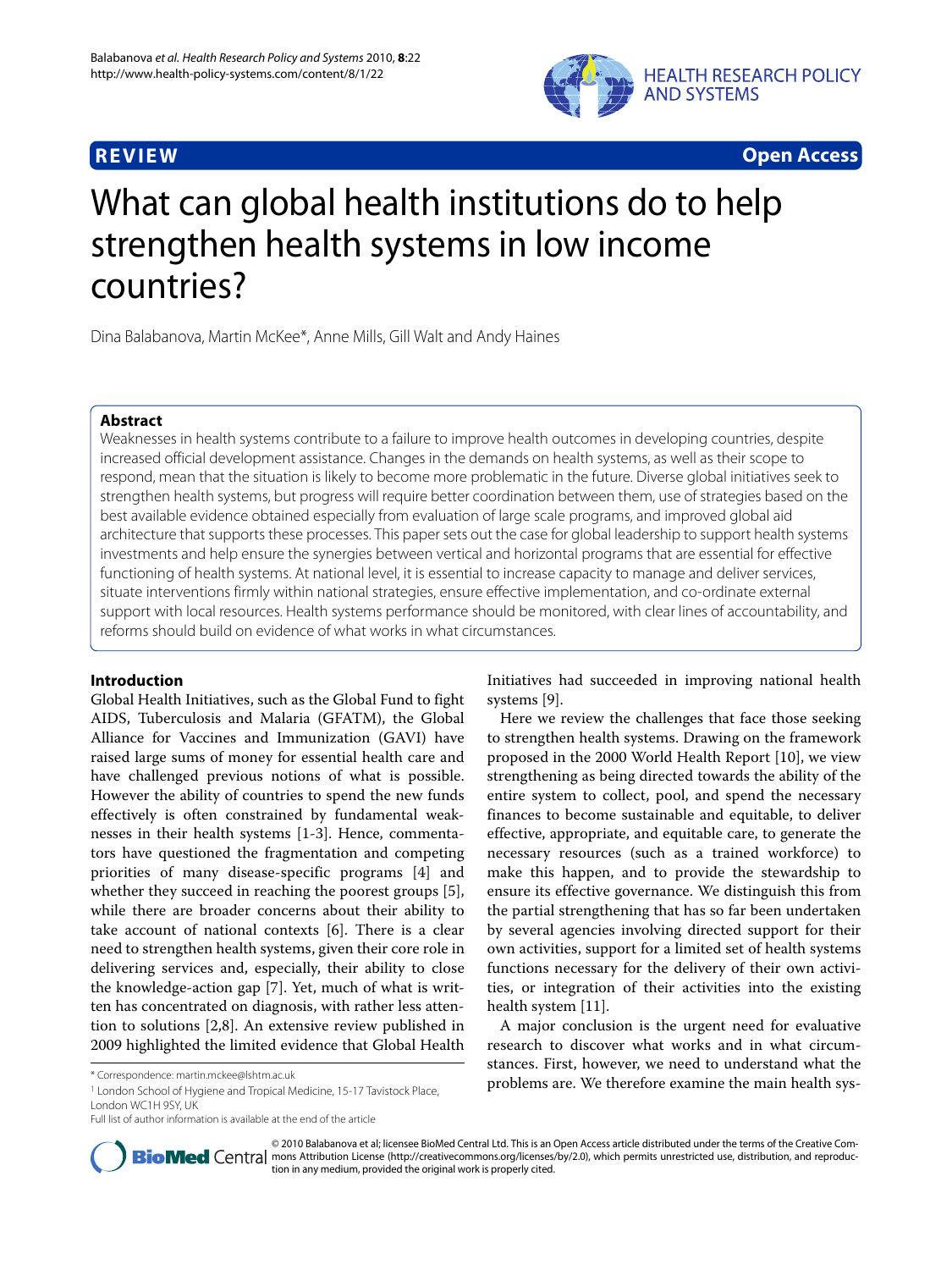tem functions according to the categoriation set out above, describing key issues that emerge.

The paper combines a review of literature identified from an initial search of PubMed using combinations of the terms "health system", strengthen\*, full and abbreviated forms of GFATM and GAVI, vertical and horizontal, with follow up of relevant citations, and from the literature collections amassed by the authors over many years of working in this area (which include a substantial number of official publications from agencies). The material used is limited to that published in English. The review does not seek to provide an exhaustive catalogue of everything that has been written on this topic, but it does capture the essential elements and provides a range of examples to illustrate them.

# **Health system diagnosis: what are the key problems? Financing**

Those in most need of health care are often least able to afford it or to judge the quality of care they obtain. Financing of health systems has three main elements: collection of funds, pooling them, and purchasing effective care. All three elements often fail. In poor countries weak infrastructure and enforcement systems mean that payment of taxes and other contributions are essentially optional, while in others, what capacity that exists to collect taxes is not fully utilized. Most care is paid for by a combination of external funds, typically earmarked for specific conditions, and private out of pocket payments. Global Health Initiatives have brought substantial additional resources for particular activities [\[12](#page-9-0)]. However, this means that numerous donor funds and agencies fund different elements of health systems, with poor co-ordination impacting adversely on national systems, fragmentation of resources and high transaction costs [[1\]](#page-8-0). This is often worst in the poorest countries [\[13](#page-9-1)]. In addition, there is now growing evidence that international aid flows displace overall domestic health expenditure [[14,](#page-9-2)[15\]](#page-9-3), especially in countries in receipt of loans from the International Monetary Fund[[16\]](#page-9-4).

Failure of co-ordination increases burdens on already pressured national institutions [\[17\]](#page-9-5); thus when donor projects increased from a few hundred to several thousand in Tanzania in the late 1990s the government had to prepare 2,400 reports every quarter, with senior officials hosting 1,000 meetings annually[\[18\]](#page-9-6). Yet the overall level of aid remained almost unchanged. The resulting strain on the system hampered the ability to manage and led to the introduction of an annual four-month "mission holiday" free from meetings with donors.

International funding channels, whether through vertical mechanisms or general budget support, are often disconnected from local revenue-generating initiatives, such as community based health insurance. Scarce local funds inadequately fill gaps that external funders decline to support. Multiple financing arrangements make resource pooling impossible and the myriad of individual transactions from out of pocket payments precludes strategic purchasing of services from providers. A second problem is the plight of families faced with catastrophic expenditure due to serious illness [[19](#page-9-7)]. Both have profound consequences for the state; first because it is difficult to tackle inefficient use of scarce resources and second because of the macroeconomic consequences as families hoard money rather than reinvesting it in economic

# **Provision**

development [\[20](#page-9-8)].

Traditional vertical programs can succeed in scaling up basic interventions such as vaccination as long as the external funding lasts, but they have failed to respond to the complex challenges now confronting them. Conditions such as AIDS, diabetes, and schizophrenia require long term relationships between patients and multi-disciplinary teams, access to different levels of care, and reliable supplies of pharmaceuticals [[21\]](#page-9-9). Those seeking to scale up treatment for AIDS have recognized that funding for drugs is not enough [[22](#page-9-10)], a lesson already learned by those trying to ensure treatment for insulin dependent diabetes [[23\]](#page-9-11). There are strong theoretical arguments favoring integrated management of a range of chronic diseases in primary care settings [\[24](#page-9-12)], and although the evidence for integrating targeted programs with mainstream services is limited [\[25](#page-9-13)], there examples of how positive synergies can be achieved. Thus, investment in services for HIV/AIDS in Haiti [[26\]](#page-9-14) and Rwanda [[27](#page-9-15)] improved access to antenatal services and family planning, as the latter benefitted from investment in new facilities, laboratories, and training of health workers. In the African Programme for Onchocerciasis Control, locations that added other health interventions to their activities achieved higher uptake of the drug Ivermectin than those that did not [\[28](#page-9-16)].

# **Resource generation and priority setting**

Money is important but not sufficient for strengthening health systems. Many health systems have limited absorptive capacity. They face shortages of key staff, migration, and low skill levels [\[29\]](#page-9-17). Human resource policies must include initial training and life-long learning, skill-mix and career progression, with appropriate incentives and working conditions [\[30](#page-9-18)]. However, these policies must take account of the substantial obstacles to change imposed by obsolete structures, institutions, and beliefs [[30](#page-9-18),[31](#page-9-19)]. Weak procurement and distribution systems adversely affect drug supply, exacerbated by counterfeiting and corruption. Government taxes, inefficient procurement, mark-ups along the distribution chain, and, in some middle income countries, fee-splitting between pharmacists and physicians, inflate drug prices [[32](#page-9-20)]. An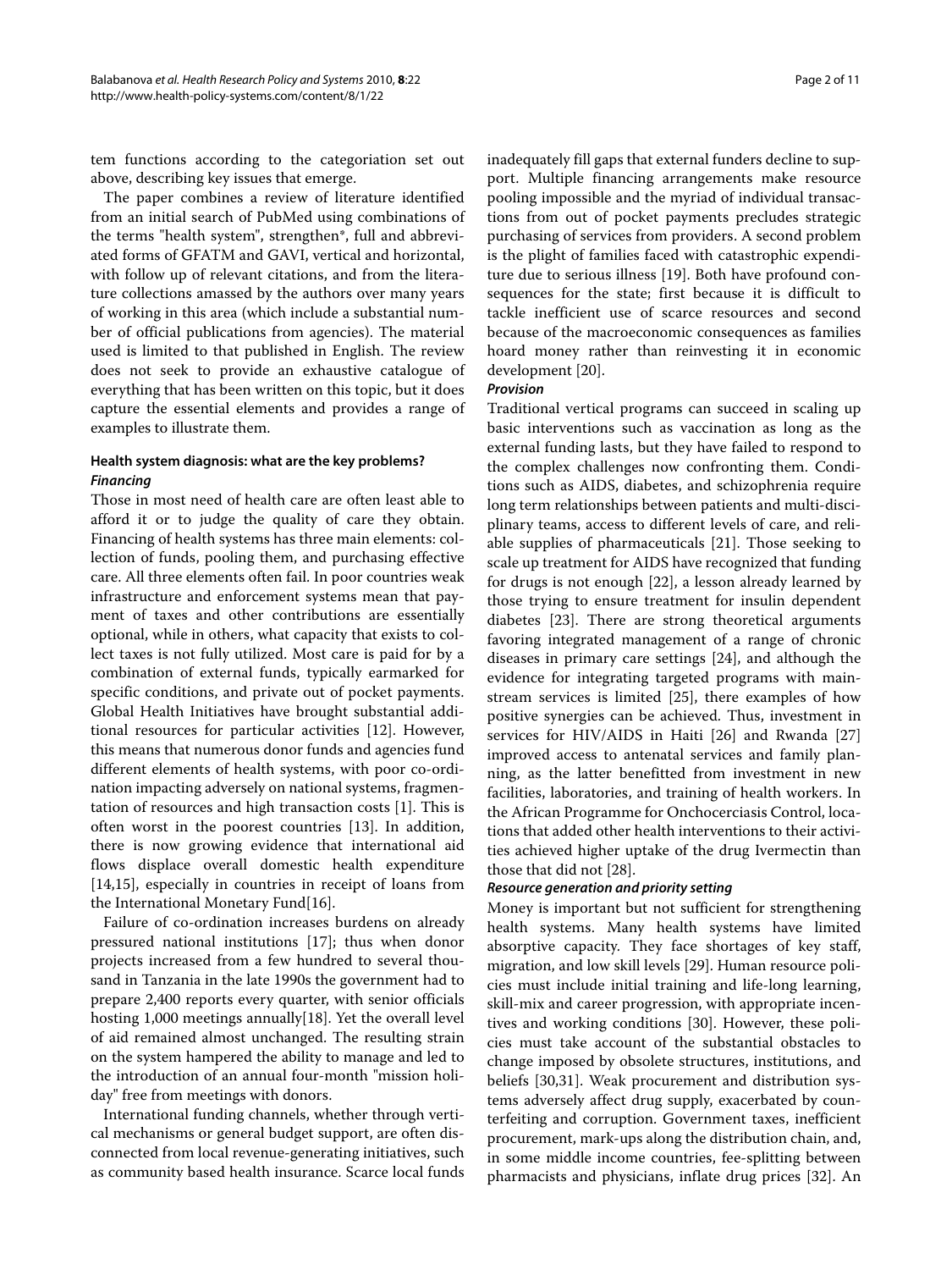absence of capital planning and health technology assessment means that technology is often purchased for its ability to generate fees rather than its appropriateness. Public health capacity and information systems are weak.

Necessary resources go beyond people and things. Health systems should also have systems to generate the knowledge resources they need to function optimally. Governments attending the 2008 Global Ministerial Forum on Research for Health in Bamako, Mali, agreed on the importance of building research infrastructure into health systems [[33,](#page-9-21)[34\]](#page-9-22). It is only with these knowledge resources, which encompass the production of research and the creation of systems to ensure that it is used, that health systems can deliver effective care that is appropriate for the context in which it is being delivered. **Stewardship**

The stewardship function [\[35\]](#page-9-23), has been especially weak. In many countries failures of stewardship in the health sector reflect wider failures of governance in the country as a whole. The situation is worst in fragile states and those where democracy is weak, and is exacerbated by the existence of parallel sub-systems, especially where these are essentially independent of the state [[36](#page-9-24)]. In many countries health care is seen as among the most corrupt sectors, manifest in a myriad of ways from overpriced procurement of supplies to informal payments and sales of counterfeit medications. The net effect is to increase even further the mismatch between need and supply [\[37](#page-9-25)]. Unfortunately, many health systems are unable to establish the systems that would be needed to prioritize, plan and deliver the effective policies.

# **The wider world**

Many health systems are already unable to respond adequately to contemporary challenges yet emerging pressures will intensify. Populations are changing, through both ageing and migration, with the latter likely to be driven partly by environmental degradation. The threat from newly and re-emerging infections is ever present. Products underlying the epidemic of chronic disease in the west, such as tobacco and energy dense processed food, are being marketed aggressively in the developing world. Growing road traffic is resulting in increasing injuries and sedentary lifestyles.

The success of existing initiatives tackling major killers such as common childhood illnesses means that the burden of disease is now dominated by chronic disorders requiring complex packages of care. The development of integrated models of care for people with complex chronic conditions has challenged the richest countries [[38\]](#page-9-26); there is much less experience in developing countries [\[39\]](#page-9-27). Investment has often been culturally inappropriate and useful innovations have been difficult to implement [\[40](#page-9-28)].

# **Current efforts**

The response to contemporary global challenges has led to proliferation of new institutions and calls for a new 'global architecture' [\[41](#page-9-29)]. Several attempts have been made to improve aid effectiveness, by raising more funds, harmonizing efforts between donors, and aligning aid with national priorities. The Paris Declaration, the Accra Agenda for Action, UNAIDS' 'Three Ones', and the International Health Partnership all sought to bring a greater sense of coherence to both global and national policies. However, translating goals of harmonization and alignment into practice at country level has been slow and difficult, reflecting competing or conflicting interests and power of different partners. Put simply, some donors are more powerful than others, either as a consequence of the resources they command or because of their status in the geo-political context. For example, a development agency from a particular country will be more influential if that country is also contributing to the defence of the recipient country against internal or external security threats. Poor coordination of efforts by external partners continues to impose high transaction costs on national health systems [\[42](#page-9-30)[,43](#page-9-31)] although there are increasing examples where Global Health Initiatives support national co-ordination [\[44\]](#page-9-32).

Donor alignment and coordination and strengthening of health systems are being pursued through several global initiatives (Table [1](#page-3-0)). The International Health Partnership, launched in September 2007, brought together major donors (the Health 8), western governments, and health ministers in recipient countries, to examine how to expand coverage of essential interventions and improve health outcomes, drawing on the strengths of public, private and voluntary sectors. It also provided the secretariat for the recent Taskforce on Innovative International Financing for Health Systems [[45\]](#page-9-33).

This commitment is also apparent in the funding strategies of major donors, including the GFATM and the GAVI. Indeed the Taskforce process stimulated the Global Fund, GAVI Alliance and World Bank to propose a joint mechanism for investment in health systems. Yet applications to the GFATM focused primarily on health system strengthening have so far had limited success [\[46](#page-9-34)]. Their guidance on what might be supported may not be aligned with the priorities of recipient countries and thus may fail to secure political commitment. The World Bank Strategy for Health, Nutrition, and Population Results emphasizes "the need to ensure synergy between enhanced priority-disease financing and strengthening of health systems, essential for achieving results and improving DAH [Development Assistance for Health] effectiveness on the ground"[[47\]](#page-9-35), although critics have argued that the Bank's policies on issues such as the pub-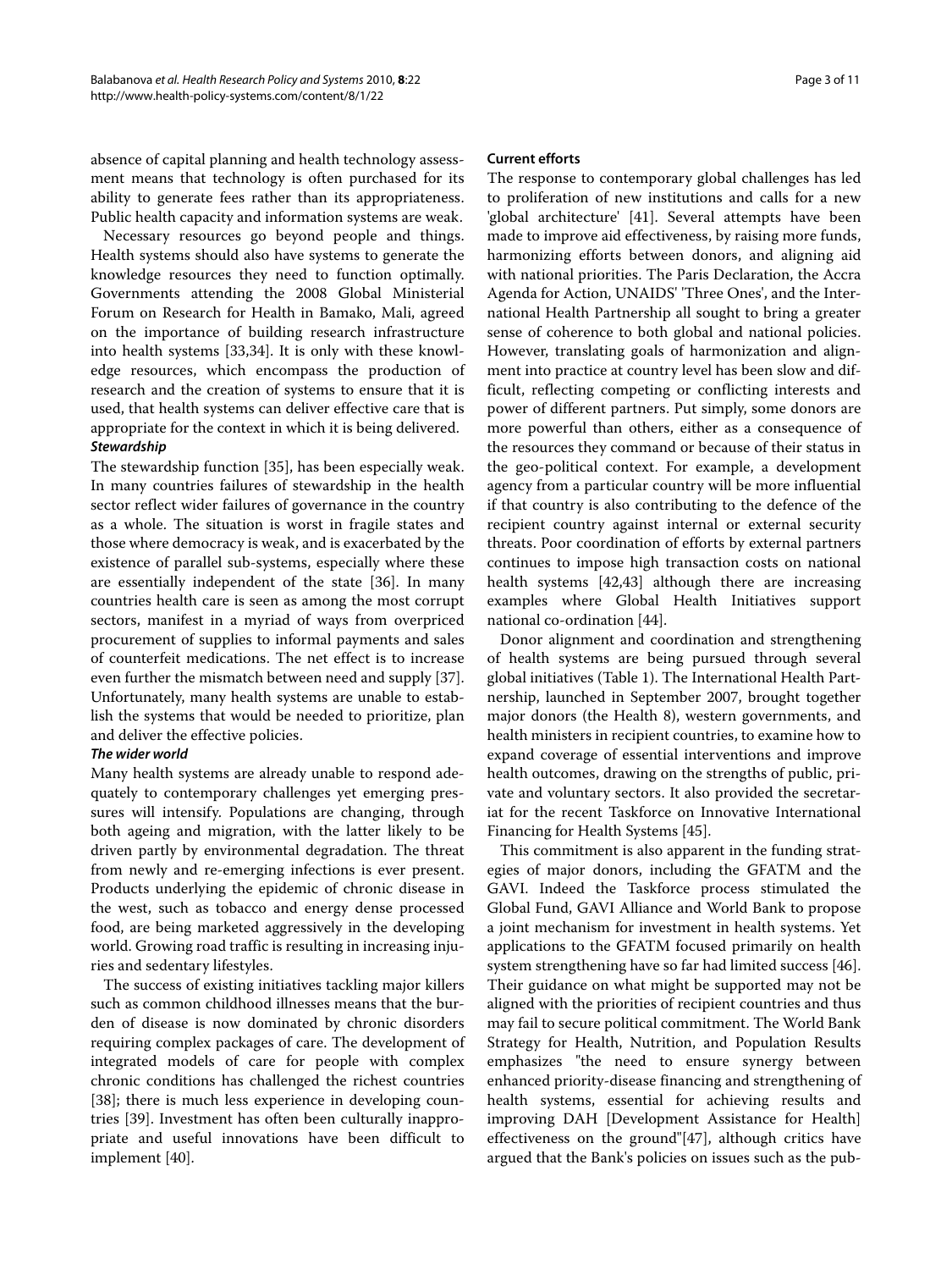# <span id="page-3-0"></span>**Table 1: Examples of the over 75 global health partnerships and initiatives attempting to improve coordination of effort among donors and between donors and countries**

| Global/regional level |                                                                                                                       |                                                                                                                                                                                                                                                                                                                                                                               |  |  |  |
|-----------------------|-----------------------------------------------------------------------------------------------------------------------|-------------------------------------------------------------------------------------------------------------------------------------------------------------------------------------------------------------------------------------------------------------------------------------------------------------------------------------------------------------------------------|--|--|--|
| Signed Agreements     | Paris Declaration on Aid Effectiveness (2005)                                                                         | Harmonization of donors and alignment with national priorities<br>Indicators for Monitoring & Evaluation<br>Improving coordination on national health plans                                                                                                                                                                                                                   |  |  |  |
|                       | International Health Partnership Global<br>Compact (2007)                                                             |                                                                                                                                                                                                                                                                                                                                                                               |  |  |  |
|                       | The 'Three Ones'                                                                                                      | Harmonization and alignment in HIV/AIDS. UNAIDS, the Global Fund,<br>and other agencies.<br>• one agreed HIV/AIDS action framework which provides the basis<br>for coordinating the work of all partners;<br>. one national HIV/AIDS coordinating authority with a broad-based<br>multi-sectoral mandate;<br>• one agreed country-level system for monitoring and evaluation. |  |  |  |
|                       | Global Task Team on Improving AIDS<br>Coordination among Multilateral Institutions<br>and International Donors (2005) |                                                                                                                                                                                                                                                                                                                                                                               |  |  |  |
|                       | Global Implementation Support Team (2007)                                                                             |                                                                                                                                                                                                                                                                                                                                                                               |  |  |  |
| Processes             | Health 8 agencies (H8)                                                                                                | Gates Foundation, GFATM, GAVI Alliance, WB, WHO, UNAIDS, UN<br>Population Fund, UNICEF have 6 monthly informal meetings to discuss<br>coordination and aid effectiveness issues. Agreed in July 2007 to a<br>coordinated health systems strengthening effort, playing a central role<br>in co-ordination of IHP+.                                                             |  |  |  |
|                       | Global Campaign for the Health MDGs (26<br>September 2007)                                                            | The International Health Partnership<br>The Catalytic Initiative (November 2007), by Canada and UNICEF<br>Results-Based Financing Initiative (November 2007), by Norway<br>and the World Bank.<br>■ Providing for Health Initiative on social health protection, 2008,<br>by Germany and France<br>Global Leaders Network<br>Deliver Now for Women and Children               |  |  |  |
|                       | International Health Partnership and Related<br>Initiatives (IHP+) (2007)                                             | Interagency Core Team (based in WHO & WB: and the Harmonisation<br>for Health in Africa, based in WHO's Africa Regional Office) Scaling-up<br>Reference Group - SURG (representatives of the H-8 agencies, civil<br>society and development partners)                                                                                                                         |  |  |  |
|                       | Global Health Workforce Alliance                                                                                      |                                                                                                                                                                                                                                                                                                                                                                               |  |  |  |
|                       | Health Metrics Network                                                                                                |                                                                                                                                                                                                                                                                                                                                                                               |  |  |  |
|                       | Partnership for Maternal, Newborn and Child<br>Health                                                                 |                                                                                                                                                                                                                                                                                                                                                                               |  |  |  |
|                       | Medicines Transparency Alliance (MeTA)                                                                                |                                                                                                                                                                                                                                                                                                                                                                               |  |  |  |
|                       | Disease specific coordination mechanisms                                                                              | e.g. Stop TB Alliance, and Roll Back Malaria                                                                                                                                                                                                                                                                                                                                  |  |  |  |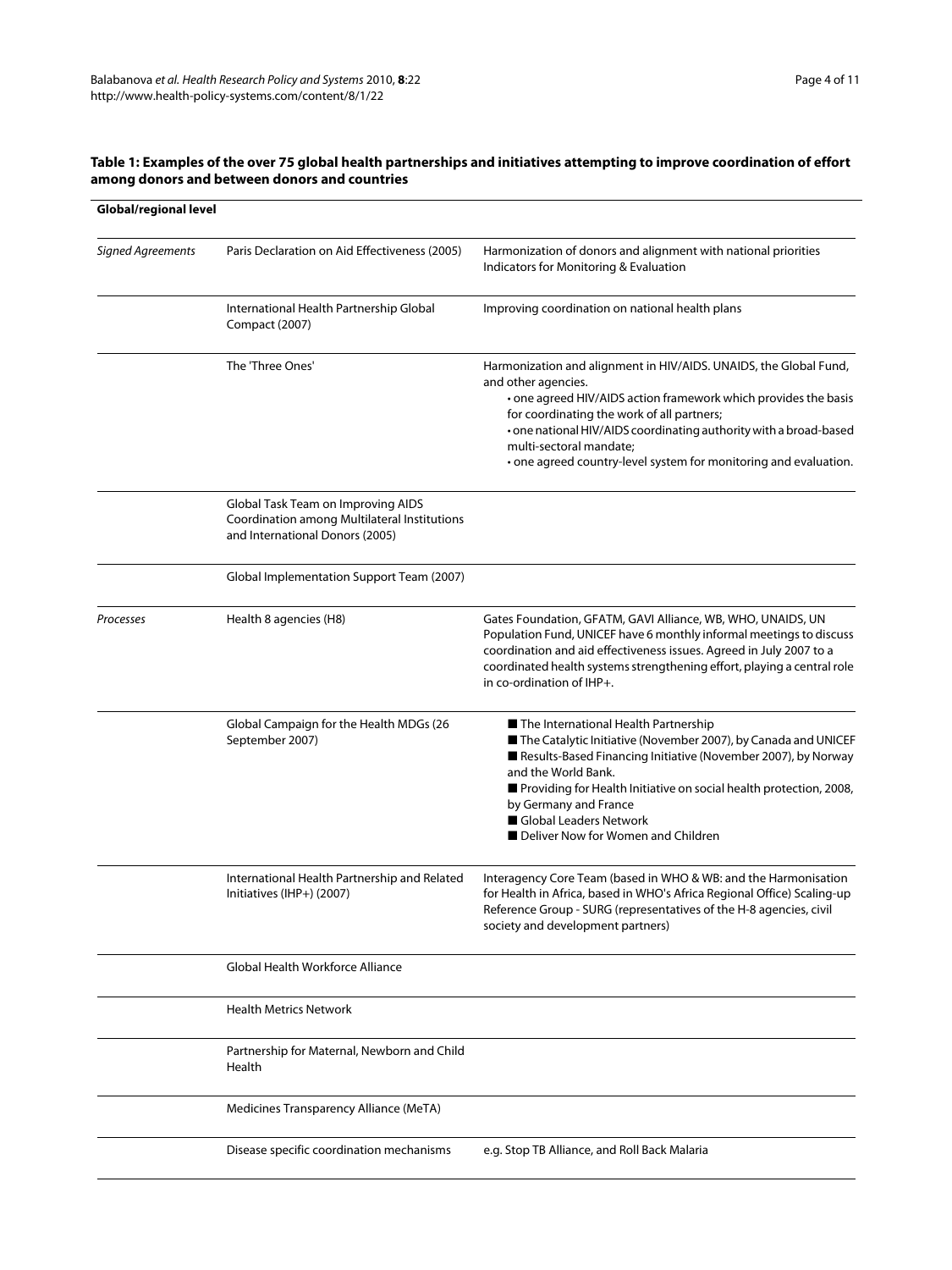| <b>National level</b> | SWAps                                         |                                                                                                                                         |
|-----------------------|-----------------------------------------------|-----------------------------------------------------------------------------------------------------------------------------------------|
|                       | PRSps                                         | (health system interventions integrated in a poverty reduction<br>strategies)                                                           |
|                       | IHP+ country compacts                         |                                                                                                                                         |
|                       | <b>Country Coordinating Mechanisms for GF</b> |                                                                                                                                         |
|                       | One-UN, 2007                                  | (all UN agencies under one roof, a lead agency, one budgetary<br>framework)                                                             |
|                       | UN 'cluster approach'                         | In emergency settings/chronic conflict whereby one UN agency is<br>responsible for taking the lead in coordination with the government. |

# **Table 1: Examples of the over 75 global health partnerships and initiatives attempting to improve coordination of effort among donors and between donors and countries (Continued)**

lic-private mix expose fundamental contradictions with these aims [[48](#page-9-36)]. The United Kingdom's Department for International Development has placed health system strengthening at the heart of its health strategy, seeing health systems as key to channeling investment to the poor [\[49](#page-9-37)]. Effective and accessible health systems are viewed as a key step towards long-term objectives such as poverty alleviation.

These approaches are being accompanied by a greater emphasis on the need to develop sustainable financing, including well-functioning collection systems and riskpooling arrangements [\[50](#page-9-38)]. The role of donor support more fundamentally in supporting national health financing systems has also been advocated, including the scope for increasing demand through vouchers or payment of insurance premiums. This approach is also receiving support from country-level plans and poverty strategies within SWAps (Sector wide approaches) and Poverty Reduction Strategy Papers (PRSP). Poverty Reduction Strategy Papers (PRSPs) are documents required by the International Monetary Fund and World Bank before a country can be considered for support within the Highly Indebted Poor Country programme, designed to relive the debt burden of the poorest countries. They are prepared by countries by means of a participatory process involving domestic stakeholders as well as external development partners, including the World Bank and International Monetary Fund.

The Sector-Wide Approach (SWAp) is a mechanism whereby funds from different projects contribute to a sector-specific (such as health or education) umbrella that is tied to a defined sector policy under a government authority. It calls for a new form of partnership between governments and development agencies, in which the leadership role of the former is strengthened. Key characteristics include clear ownership and leadership of the programme by the national government and a common effort by external partners to support that programme, including provision of all or a major share of funding for the sector, in support of the government's unified policy and expenditure programme.

The high level Taskforce on Innovative International Financing for Health Systems has called for an additional \$10 bn per year of external assistance by 2015, as well as substantially increased domestic public financing for health [[45\]](#page-9-33).

# **What needs to happen within countries to strengthen health systems?**

Many of the actions required flow directly from weaknesses identified earlier. The health systems framework set out in the 2000 World Health Report draws attention to the need to focus on otherwise neglected areas, such as mobilizing resources, risk pooling, and stewardship. In some areas the degree of underinvestment is clearly acknowledged, for example the need to increase numbers of health workers and appropriate 'task shifting'[\[29\]](#page-9-17). It is, however, necessary to look at the system as a whole, avoiding simplistic checklists for reform [[51\]](#page-9-39). This demands a coherent vision at the country level of the way forward, which can then be operationalized through integration of programs for health problems that share common characteristics, such as chronic diseases, interlinkage of inputs, and coordination between levels of care, sectors, and policies, all based on effective communication between patients (and communities), practitioners, and policy-makers. Strong country leadership and political commitment have been crucial factors in integrating disease-specific programs within broader delivery systems (e.g. HIV scale-up in Brazil and Thailand), within national primary health care strategies and information systems (Dominica), and in creating linkages to training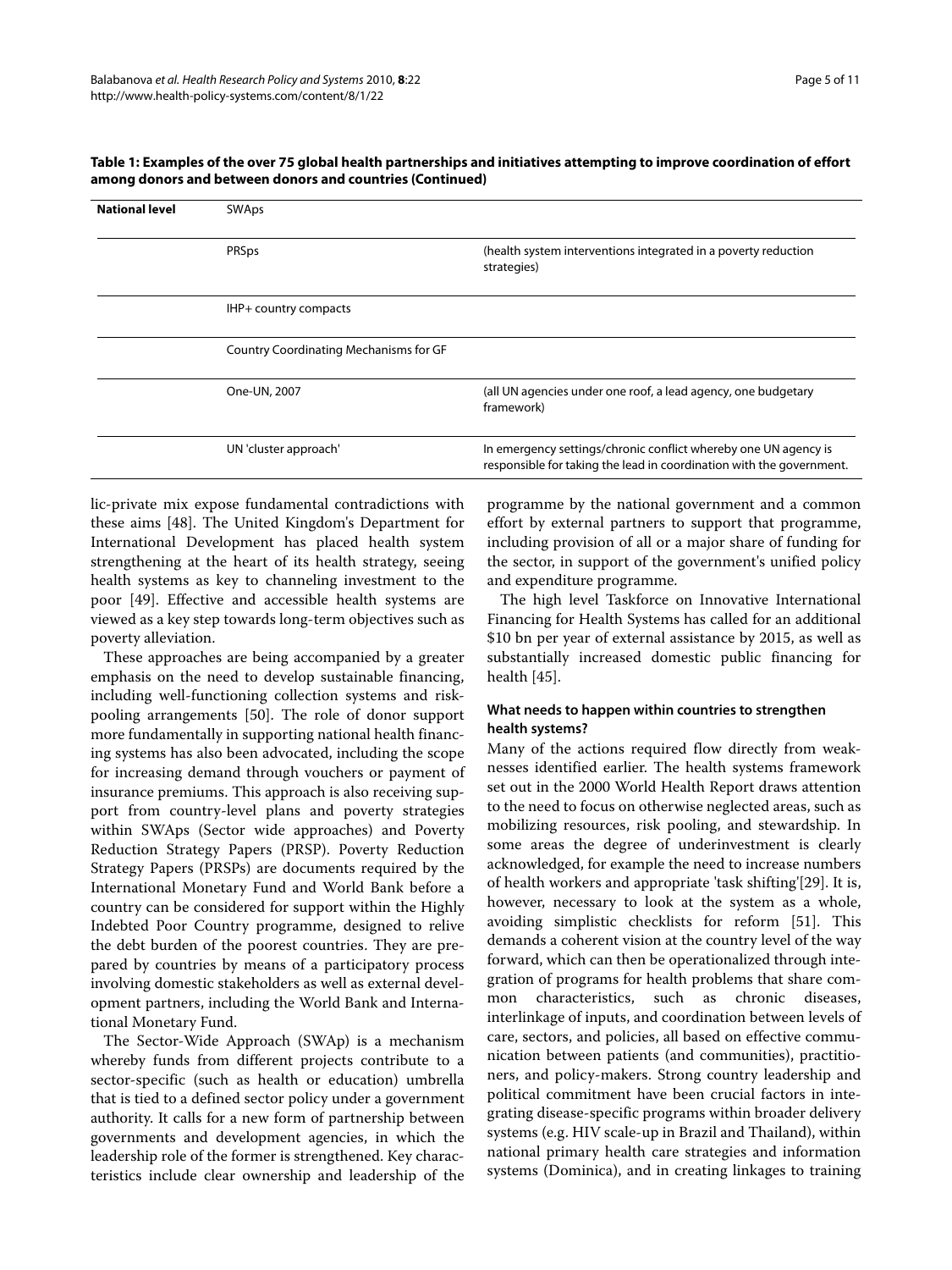and optimizing skill mix of workers (Ethiopia, Malawi)[\[52](#page-9-40)].

The traditional distinction between vertical (diseasespecific) and horizontal approaches is being reassessed. Each has strengths and weaknesses. Where health systems are extremely weak, vertical programs can play an important role, but they need to be designed in ways that act as a catalyst for wider system change (as is being attempted by the GFATM and GAVI), becoming interwoven in a matrix with horizontal programs [\[2\]](#page-8-6). It is also possible to sequence vertical and horizontal approaches in ways that enhance outcomes and build sustainable and locally relevant long term capacity [[8\]](#page-8-7). One manifestation are the so-called 'diagonal programs'[[53](#page-9-41)] being explored by the GFATM, where system-wide investment includes a degree of support to specialized disease functions [\[54](#page-9-42)]. These involve a "strategy in which we use explicit intervention priorities to drive the required improvements into the health system, dealing with such generic issues as human resource development, financing, facility planning, drug supply, rational prescription, and quality assurance." [[55](#page-9-43)]

Taking the example of the Global Fund, Ooms et al. argue that diagonal approaches to financing (aiming for disease-specific results through improved health systems) can be an intermediary step towards horizontal financing involving coordination and integration of disease-specific interventions into the broader health systems [[14\]](#page-9-2).

According to WHO, diagonal approaches reconcile the need to keep some specialised functions while recognising that programmes and their scaling up require stronger health systems. A related concept is that of "integration of service delivery", links between prevention and treatment, between different stakeholders, between public, voluntary and private sectors, and between levels of the health system.

Such approaches offer scope to benefit from synergies in the management of different diseases, particularly for complex chronic disorders such as AIDS, diabetes, and cardiovascular disease. All require functioning pharmaceutical distribution systems and mechanisms to train staff in areas as diverse as management, quality assurance, information systems and palliative care but it is wasteful to organize each of them separately. Yet achieving synergies will often require considerable effort to overcome historical patterns of provision, based on established funding streams, hierarchies, training and clinical routines that serve the interests of the provider rather than the patient.

This highlights the importance of paying attention not only to the design of health systems strategies but also to the implementation of change and the ways of overcoming the factors that hamper it [\[56](#page-9-44)]. There is a need to

acknowledge the diversity of skills, motivations, and beliefs among those with a stake in health systems, understanding how community-level influences, professional interests and informal relationships between actors influence how programs are implemented and the degree to which they achieve their goals.

For this to happen, there is a need to realign the focus of much existing research, based on a better understanding of how health systems develop and change in different contexts. Too often in the past it has been assumed that a policy developed in one setting will work in another and, even when it is clear that the policy has failed, there is little interest in asking what it was about the context into which it was transplanted that caused it to do so. This requires a greater understanding of the concept of path dependency whereby, in the absence of a severe shock to the broader political system, the development of a health system is constrained by the history, culture, economic development, and institutional structures (especially labor relations, systems of government, and the rule of law) of the country in which it is situated [[6,](#page-8-4)[57\]](#page-9-45). These must be understood if realistic reform strategies are to be developed. Hence, research on barriers to implementation must consider not only the outcomes and impacts of reform outcomes but also the processes involved and the context in which they take place.

# **What changes are needed in the global aid architecture and how can they be implemented?**

Improved health systems functioning demands change in the global aid architecture. Key issues include coordination, comprehensiveness, continuity, capacity, and accountability.

Health systems strengthening can give the impression of becoming simply the latest fashion, with many actors now becoming engaged through funding, agenda setting, provision of technical advice, and oversight of implementation. This can bring benefits, as each actor can have competitive advantages, based on skills, areas of expertise, and established links but also poses challenges.

These actors must fulfill a number of different roles. While almost all provide some degree of technical assistance, some are primarily donors providing funds to strengthen health systems, some of whom will focus on specific diseases or interventions, such as the GFATM, GAVI, and PEPFAR, while others take a broader perspective on the overall health system (and beyond), typified by bilateral development agencies such as DFID, DANIDA, and SIDA. Both types have a responsibility to ensure that they recognize the complex interlinkages between their various activities. They also must ensure that the evidence base for policy and practice is strengthened, available evidence is acted upon in programs that they fund, and that these programs contribute to health system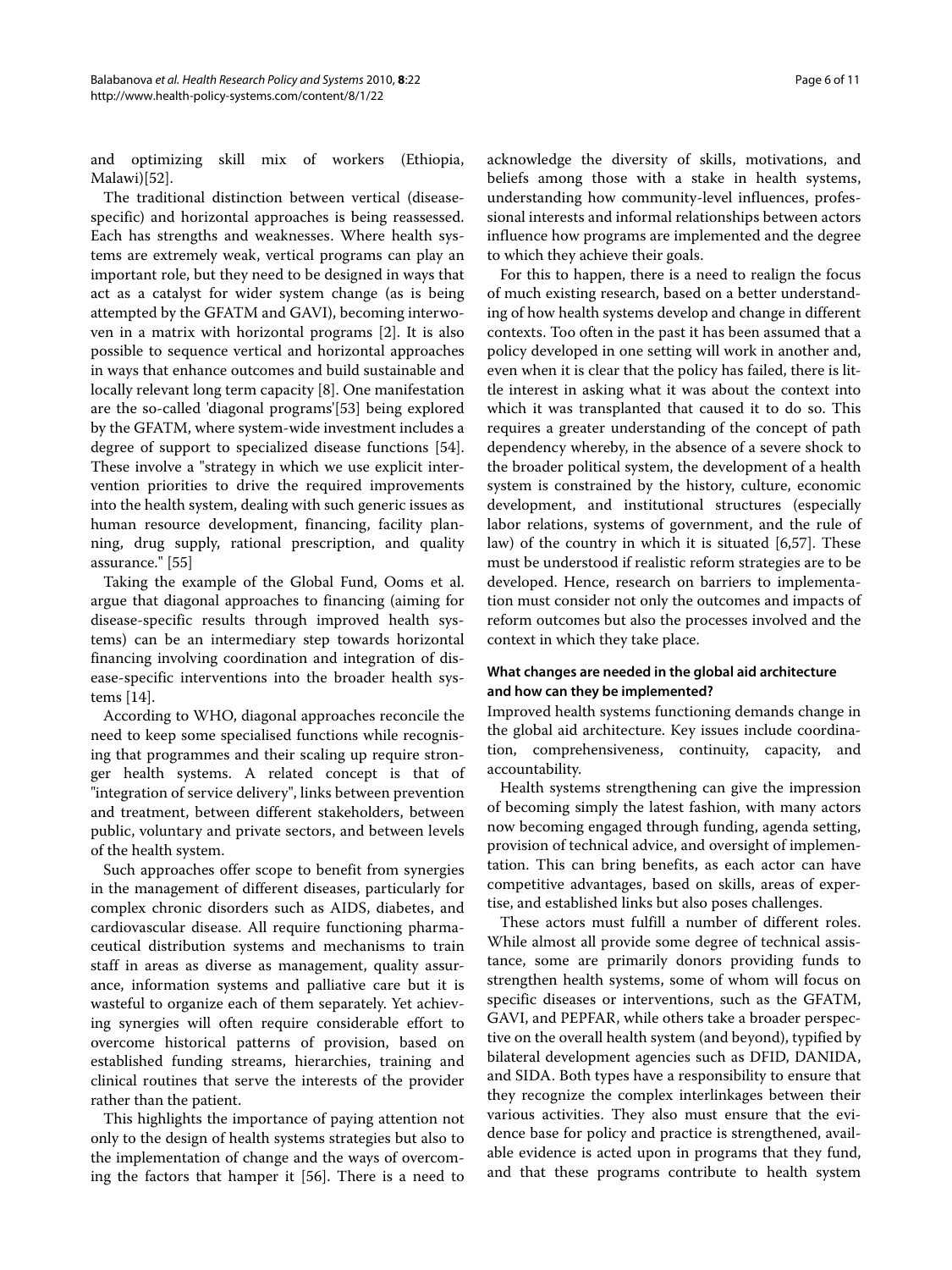strengthening in effective and transparent ways. Examples include developing a cadre of health workers that can contribute to health system priorities and not just a single disease, supporting sustainable health system financing mechanisms, and putting in place quality assurance systems which can cover a range of health outcomes. However, efforts by donors to invest in disease-specific programmes that also contribute to system-building are hampered by the limited evidence on what activities actually result in strengthening health systems and under what conditions [[11](#page-8-10)].

Others have a normative role in addition to the technical assistance they provide at country level. These include the WHO and, in some respects, the World Bank. Their role should be to ensure that the best available evidence is used to inform the development and implementation of effective policies, activities that have recently been endorsed by the leaders of eight of the global health agencies, including the WHO, World Bank, GFATM, and GAVI [[58\]](#page-9-46).

These roles are clearly complementary but the increased global engagement in health systems strengthening is leading to considerable fragmentation in priorities and strategies [[47,](#page-9-35)[59\]](#page-9-47). The challenge is how to reap the benefits of this diversity while ensuring that activities are, at best, aligned with each other and with what countries want (i.e. follow country priorities and needs and are context specific) and, at least, are not in conflict. There is certainly a view among many recipient countries that this process must start at country level and build on existing coordination processes nationally [[60\]](#page-9-48).

This analysis implies a need for leadership. Yet it is far from clear where this leadership should come from. Although the WHO views itself, and is viewed by many others, as occupying a position of leadership in global health, the complementarities of the many specialized institutions involved means that there may be different leaders in different situations. Rather, it seems that there is a need for dynamic partnerships in which different institutions lead in different areas, but in ways that support rather than undermine the work of others. These partnerships should support leadership by developing countries and South-South coalitions as far as possible [[60\]](#page-9-48). Where there is strong country leadership, as in Rwanda, partnerships do work well. Furthermore, involvement of the international private and voluntary sectors in these coordination processes is vital given their important role in the health systems of many countries.

There are already some positive developments seeking to improve the effectiveness and predictability of aid flows and reduce duplication across donors and implementing agencies [[61\]](#page-10-0). However, the linkages between initiatives are not always clear. Coordination is also

needed within organizations: there is a risk that health systems support is viewed as yet another initiative, separate from what is taking place to provide disease-specific support. There is encouraging evidence that this is being avoided, for example in the Global Health Initiatives [\[62](#page-10-1)], health systems support is beginning to be viewed as cutting across programs within agencies (GFATM, GAVI) rather than as free-standing units within agencies, although experience with such arrangements is so far limited.

The diversity of actors in part reflects a multiplicity of interests. Agencies such as the GFATM and GAVI have clear mandates to focus on specific elements of health care. Non-governmental and private donors have also carved out niches, often focused on individual diseases. However, policies on health systems are more vulnerable than disease control policies to ideological influences, as evident in controversies over user fees and social health insurance, with donors often influenced by their own health service traditions and cultures. Effective coordination requires agreement on both investment priorities for health systems strengthening and implementation strategies. Aligning disbursement procedures is likely to pose challenges and will require significant commitment from both donor and recipient governments and a willingness to sacrifice some direct control over funding for greater aggregate impact. This will require greater independent evaluation of aid effectiveness over sustained periods.

Experience with SWAps highlights both the importance and difficulties of pooling resources, agreeing priorities, coordinating reporting systems, monitoring, and embedding aid flows within national plans and budgets as a pre-requisite for creation of comprehensive approaches. Although experience has varied, where SWAps have been effective, as in Uganda, they have helped governments to develop strategic oversight over policies and resources, while working in partnership with donors and implementing agencies [\[63](#page-10-2)]. Yet there is a constant threat from disease-led funding focused on short project cycles, with "deliverables" that are not aligned with national priorities [[64\]](#page-10-3) but which serve donor interests to demonstrate quick results. An analysis of Overseas Development Assistance for maternal, neonatal and child health demonstrates that there was virtually no change between 2003 and 2006 in the share of project funding, and that project funding dominates sector and budget support [[65\]](#page-10-4) (Table 2). Experience with SWAps also demonstrates the technical challenges; differences in accountability and reporting mechanisms have prevented Global Health Initiatives being placed within them [\[62](#page-10-1)].

Some have argued for an explicit focus on the extent to which funding achieves demonstrable synergies [[22\]](#page-9-10), with others linking this to calls for improved monitoring of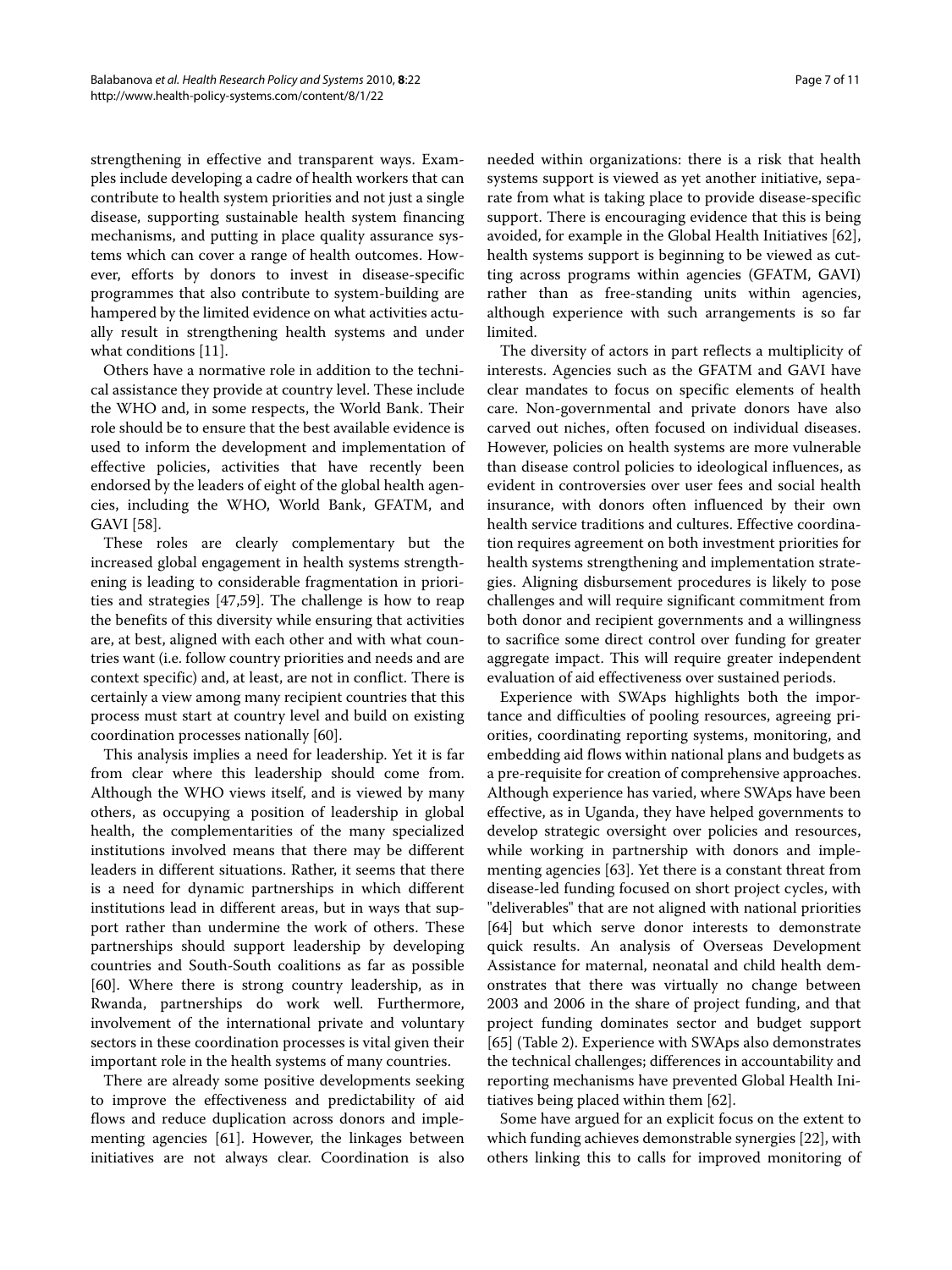global and national actors by independent institutions or coalitions, to improve donor accountability in general and to recipient countries in particular [[60\]](#page-9-48).

The SWAp experience highlights the importance of continuity, based on stable relationships among the major international actors and with recipient countries, and the ability to rise above the turbulence caused by short term priorities, funding cycles, and transient personal agendas. This requires a sustained focus on long-term objectives [[49\]](#page-9-37), eschewing of donor shifts towards 'fashionable' initiatives. However, in many cases this will require a new mindset among those involved and a commitment from 'recipient' governments to maintain their investment in health when donors are making substantial contributions.

Just as at national level, there is a need to boost capacity at international level. As already noted, the body of knowledge that can be drawn upon to guide decision making is limited and there is often inadequate understanding of the extent to which findings are contextually bounded. Many major donors and national governments face difficulties in recruiting individuals with appropriate skills and experience but this problem is especially great in the area of health systems. Translation of research into policy-relevant messages is often weak, with considerable scope to develop and evaluate cadres of knowledge brokers to function as intermediaries between researchers and policymakers [[66\]](#page-10-5). Although communication involves transmission and reception, there has often been inadequate investment in the creation of research aware policy-makers and practitioners in recipient countries. This is, however, being addressed in an important new initiative, EVIPNet, (Evidence-Informed Policy Network For Better Decision Making) [\[67](#page-10-6)]. This is a WHO initiative that brings together researchers, policy makers and civil society to facilitate the use of high quality research evidence by policy-makers in low and middle-income countries.

Finally, there is a need to strengthen systems of accountability, at global, national and sub-national level. This will never be easy, given the diversity of bodies involved and the fact that development assistance is intrinsically political. There is also a need for a better understanding of the role of the private and voluntary sectors, the interests they represent, and the ways in which they can be held accountable. Governments and private donors cannot be made to do something they would otherwise not do. However, they are not immune from public opinion, especially when a light is shone on their activities by non-governmental agencies, such as Global Health Watch [\[68](#page-10-7)].

# **Conclusions**

The need for health systems support to recipient countries now appears well accepted, but there is currently no

clear way forward as to how this should implemented. Indeed, there is a risk that efforts to address health system strengthening will simply aggravate the current crowded scene of diverse global initiatives. Simply adding health system funding streams to existing global initiatives is not enough. There needs to be radical action to simplify the global health architecture and reduce the transactions costs they impose on countries. Five key actions are needed.

First, there is a need for agreement on which international agencies, or partnerships, should be involved in health systems strengthening and in what ways, taking into account their mandates, expertise, and comparative advantage [\[69](#page-10-8)]. In particular, there is a need for clarity on who can provide leadership and on the roles of the WHO and the World Bank. It will also be important to learn lessons from the implementation of the International Health Partnership.

Second, it is vital that recipient countries should have, or should be supported to develop, a coherent national strategy for prioritizing external support and managing it together with local resources in a coordinated way. There should be effective agreements that standardize health worker remuneration, so that one initiative does not poach staff from another, although reaching such agreements may be difficult as they must take account of local labor market conditions and, especially, the need for some form of equivalence with the private sector. Parallel systems should not be created, whether to procure drugs or account for expenditures. Given the scarcity of resources for delivery of care, agencies that provide disease specific funding should be required to ensure they do not free-ride on a health system infrastructure which they do not support.

Third, while many countries require greater technical capacity in managing and controlling specific diseases, and national or regional disease control programs have considerable value, it is vital that disease control activities are integrated with other health services at the level of service delivery. In particular, there are substantial synergies in delivery of care to those with AIDS and non-communicable diseases, both of which require well-managed pharmaceutical supply chains, trained multi-professional teams, and management systems to support long-term relationships between patients and health care providers at different levels of the system. The exceptions would be where the nature of the intervention is such that it is freestanding - as with national media campaigns, for example, or interventions in other sectors such as schools.

Fourth, advocates of health system support need to give more careful thought to how the success of health systems strengthening can be assessed. Historically, health systems have been seen as not just a black box but also a black hole, absorbing resources without visible results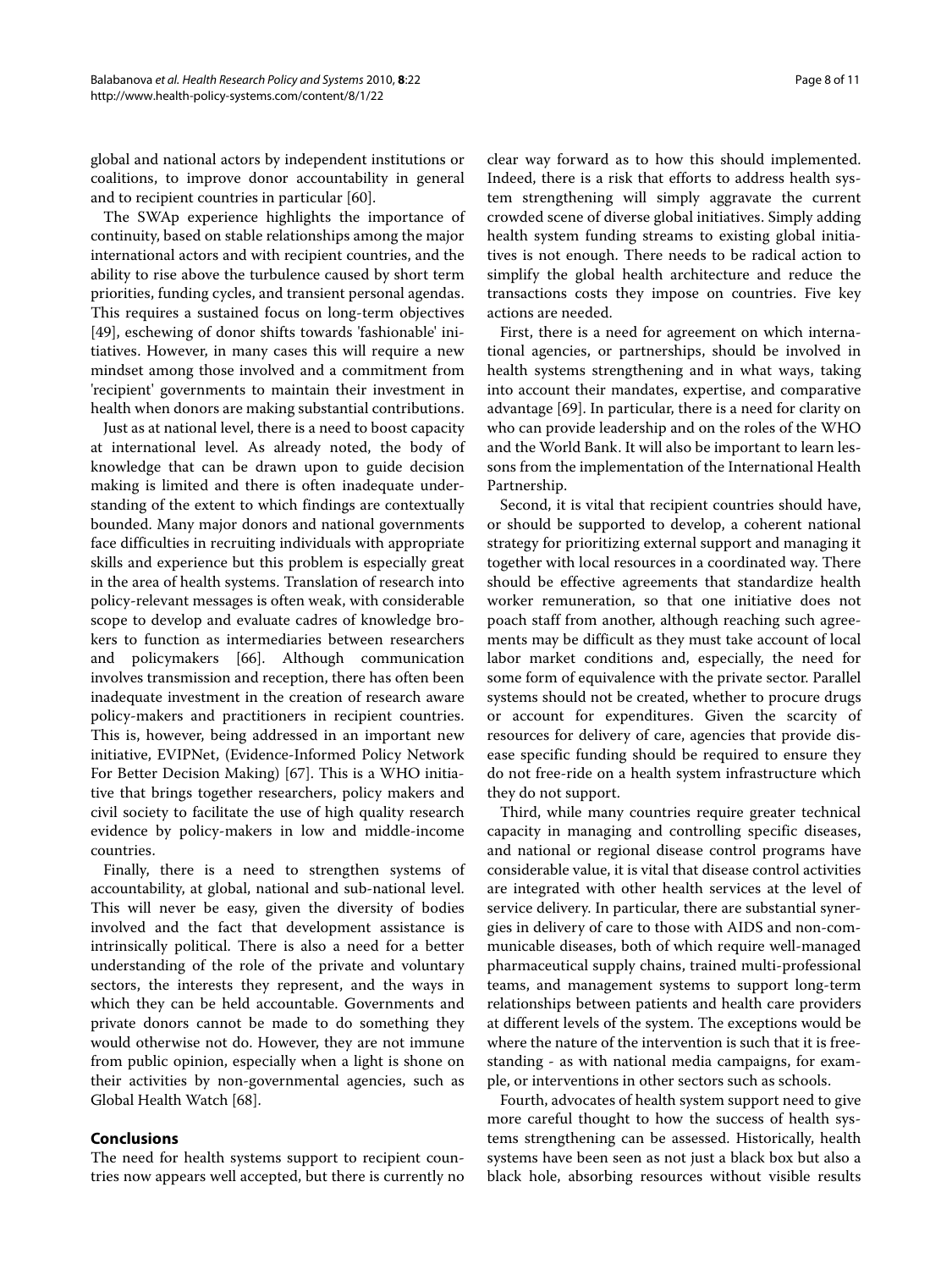| <b>Aid Modality/Purpose</b><br>of Project | 2003       |     | 2004       |     | 2005       |     | 2006       |      |
|-------------------------------------------|------------|-----|------------|-----|------------|-----|------------|------|
|                                           | <b>ODA</b> | %   | <b>ODA</b> | %   | <b>ODA</b> | %   | <b>ODA</b> | $\%$ |
| General budget support                    | 51,044     | 2%  | 86,216     | 4%  | 50,358     | 2%  | 68,650     | 2%   |
| Health sector support                     | 31,036     | 1%  | 44,079     | 2%  | 66,722     | 2%  | 123,060    | 3%   |
| Projects                                  | 2,037,302  | 96% | 1,926,579  | 94% | 2,818,348  | 96% | 3,289,993  | 95%  |

# **Table 2: Official Development Assistance (ODA) to maternal, newborn and child health by aid modality 2003-2006 in constant 2005 US\$**

Note: For the 68 recipient countries identified by the Countdown group as a priority in terms of child mortality and maternal mortality. ODA: Overseas Development Assistance Source: [\[65](#page-10-4)]

[[51\]](#page-9-39). The challenge is to hold health systems accountable for performance, but without resorting to narrow targets that can distort behavior, as has been the experience in the UK NHS, for example [[70\]](#page-10-9). It is easy to see how the unsophisticated use of targets might encourage an organization to concentrate its efforts in urban areas where populations are most accessible, to the detriment of those in remote settings [\[71\]](#page-10-10) or, as described with the GFATM's activities in Nicaragua, might create pressure to sacrifice quality for quantity [[72](#page-10-11)].

Finally, the evidence base from which countries can draw examples of successful approaches to improving health systems performance is extremely weak. There is an urgent need for greater investment in applied health systems research in low income countries, especially that focusing on implementation of effective approaches to improving health system performance, including training of researchers and strengthening of research institutions [[73\]](#page-10-12). This investment should recognize the importance of research and evaluation that draws on a wide range of disciplinary perspectives and uses both quantitative and qualitative methods. This should increase the evidence base for system interventions as well as develop methods for monitoring progress. Such research should take account of the effect of context on implementation, where possible embedding analysis in a systems framework that recognizes the existence of complexity, characterized by dynamic relationships, variable time lags and feedback loops [\[74](#page-10-13)[,75](#page-10-14)]. Approaches which help translate evidence into policy, such as knowledge broking initiatives like EVIPNet must also be supported.

Successful implementation of these five steps should increase the prospects substantially for attainment of the MDGs, as well as enabling health systems to respond to other health challenges.

#### **Competing interests**

The authors declare that they have no competing interests.

#### **Authors' contributions**

DB and MM jointly drafted the manuscript. AM, GW, and AH revised it. All authors read and approved the final manuscript.

#### **Acknowledgements**

Financial support for open access publishing of this paper is acknowledged from European Observatory on Health Systems and Policies (MM); and DANIDA and Irish Aid (GW).

#### **Author Details**

London School of Hygiene and Tropical Medicine, 15-17 Tavistock Place, London WC1H 9SY, UK

#### Received: 18 March 2010 Accepted: 29 June 2010 Published: 29 June 2010

#### **References**

- <span id="page-8-0"></span>1. Organisation for Eeconomic Co-operation and Development: Aid effectiveness in health Paris: OECD; 2006.
- <span id="page-8-6"></span>2. Reich MR, Takemi K, Roberts MJ, Hsiao WC: Global action on health systems: a proposal for the Toyako G8 summit**.** Lancet 2008, 371:865-869.
- <span id="page-8-1"></span>3. Subramanian S, Peters D, Willis J: How are Health Services, Financing and Status Evaluated? An Analysis of Implementation Completion Reports of World Bank Assistance in Health Washington DC: World Bank; 2006.
- <span id="page-8-2"></span>4. Haines A: Contribution of health systems to disease control**[.](http://www.ncbi.nlm.nih.gov/entrez/query.fcgi?cmd=Retrieve&db=PubMed&dopt=Abstract&list_uids=18045259)** Trop Med Int Health 2007, 12:1275-1278.
- <span id="page-8-3"></span>5. Victora CG, Huicho L, Amaral JJ, Armstrong-Schellenberg J, Manzi F, Mason E, Scherpbier R: Are health interventions implemented where they are most needed? District uptake of the integrated management of childhood illness strategy in Brazil, Peru and the United Republic of Tanzania**.** Bull World Health Organ 2006, 84:792-801.
- <span id="page-8-4"></span>6. Bloom G, Standing H: Future health systems: Why future? Why now? Social Science and Medicine 2008, 66:2067-2075.
- <span id="page-8-5"></span>7. Frenk J: The global health system: strengthening national health systems as the next step for global progress**.** PLoS Med 2010, 7:e1000089.
- <span id="page-8-7"></span>8. Mills A, Rasheed F, Tollman S: Strengthening Health Systems**.** In Disease Control Priorities in Developing Countries 2nd edition. Edited by: Jamison DT, Breman JG, Measham AR, Alleyne G, Claeson M, Evans DB, Jha P, Mills A, Musgrove P. Oxford: Oxford University Press; 2006:87-102.
- <span id="page-8-8"></span>9. Samb B, Evans T, Dybul M, Atun R, Moatti JP, Nishtar S, Wright A, Celletti F, Hsu J, Kim JY, et al.: An assessment of interactions between global health initiatives and country health systems**.** Lancet 2009, 373:2137-2169.
- <span id="page-8-9"></span>10. WHO: The World Health Report 2000. Health Systems: Improving Performance Geneva: World Health Organisation; 2000.
- <span id="page-8-10"></span>11. Marchal B, Cavalli A, Kegels G: Global health actors claim to support healthsystem strengthening - is this reality or rhetoric? PLoS Med 2009, 6:e1000059. doi:1000010. 1001371/journal.pmed. 1000059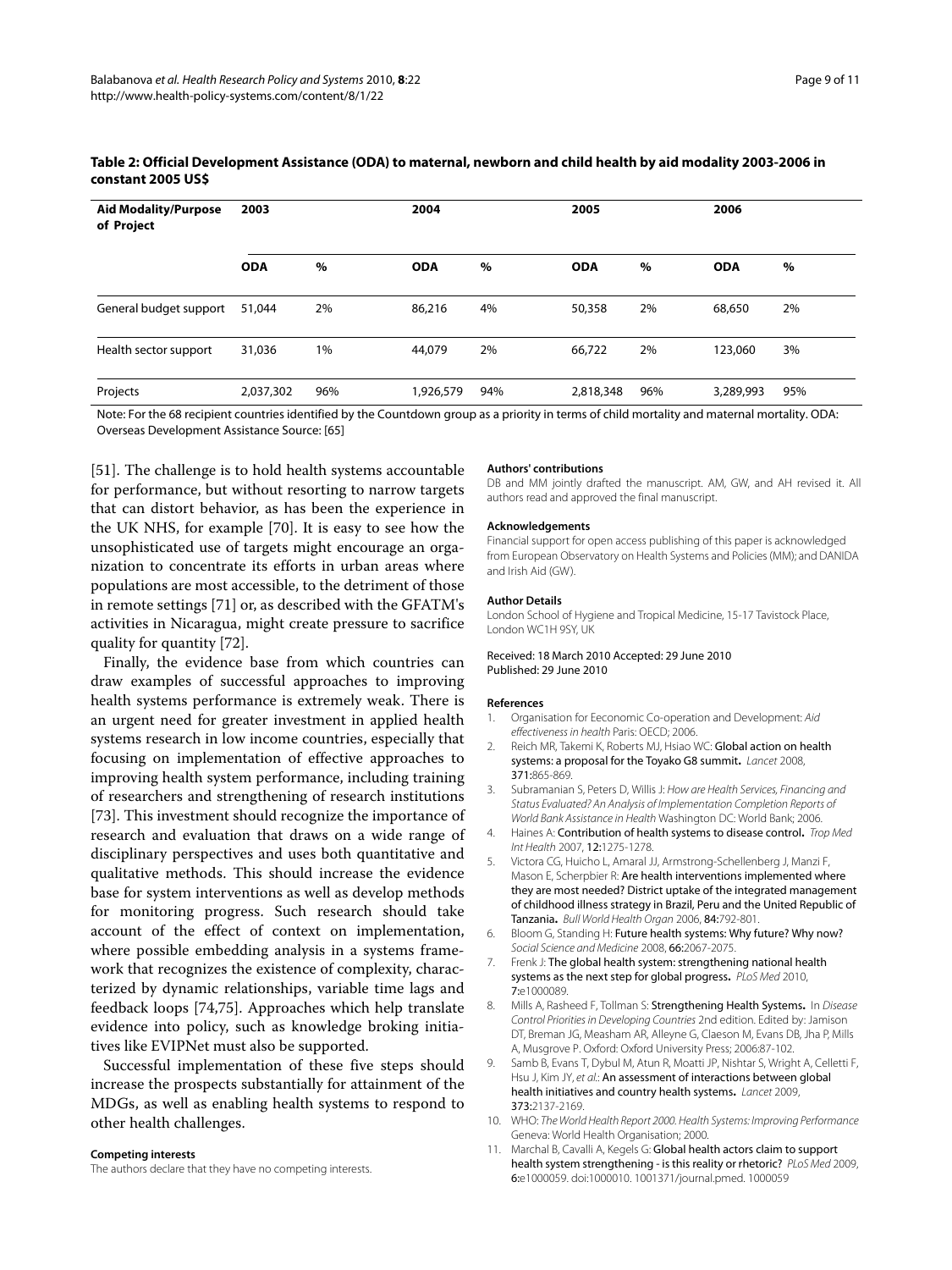- <span id="page-9-0"></span>12. Shiffman J: Has donor prioritization of HIV/AIDS displaced aid for other health issues? Health Policy Plan 2008, 23:95-100.
- <span id="page-9-1"></span>13. Acharya A, De Lima A, Moore M: Proliferation and Fragmentation: Transactions Costs and the Value of Aid**.** Journal of Development Studies 2006, 42:1-21.
- <span id="page-9-2"></span>14. Ooms G, Van Damme W, Baker BK, Zeitz P, Schrecker T: The 'diagonal' approach to Global Fund financing: a cure for the broader malaise of health systems? Global Health 2008, 4:6.
- <span id="page-9-3"></span>15. Lu C, Schneider MT, Gubbins P, Leach-Kemon K, Jamison D, Murray CJL: Public financing of health in developing countries: a cross-national systematic analysis**.** Lancet 2010, 375:1375-1387.
- <span id="page-9-4"></span>16. Stuckler D, Basu S, McKee M: What causes aid displacement? International Monetary Fund lending programmes reduce health system spending**.** International Journal of Health Services in press.
- <span id="page-9-5"></span>17. Brugha R, Donoghue M, Starling M, Ndubani P, Ssengooba F, Fernandes B, Walt G: The Global Fund: managing great expectations**.** Lancet 2004, 364:95-100.
- <span id="page-9-6"></span>18. Hard Currency. Unilateralism doesn't work for foreign aid either [[http:/](http://www.washingtonmonthly.com/features/2004/0403.birdsall.html) [/www.washingtonmonthly.com/features/2004/0403.birdsall.html\]](http://www.washingtonmonthly.com/features/2004/0403.birdsall.html)
- <span id="page-9-7"></span>19. Xu K, Evans DB, Carrin G, Aguilar-Rivera AM, Musgrove P, Evans T: Protecting households from catastrophic health spending[.](http://www.ncbi.nlm.nih.gov/entrez/query.fcgi?cmd=Retrieve&db=PubMed&dopt=Abstract&list_uids=17630440) Health Aff (Millwood) 2007, 26:972-983.
- <span id="page-9-8"></span>20. China's Money Flows West [\[http://www.newsweek.com/2009/03/13/](http://www.newsweek.com/2009/03/13/china-s-money-flows-west.html#) [china-s-money-flows-west.html#](http://www.newsweek.com/2009/03/13/china-s-money-flows-west.html#)]
- <span id="page-9-9"></span>21. Adeyi O, Smith O, Robles S: Public Policy and the Challenge of Chronic Noncommunicable Diseases**.** Washington DC: World Bank; 2007.
- <span id="page-9-10"></span>22. UNAIDS: Financial Resources Required to Achieve Universal Access to HIV Prevention, Treatment, Care and upport**.** Geneva: UNAIDS; 2007.
- <span id="page-9-11"></span>23. Beran D, Yudkin JS, de Courten M: Access to care for patients with insulin-requiring diabetes in developing countries: case studies of Mozambique and Zambia**.** Diabetes Care 2005, 28:2136-2140.
- <span id="page-9-12"></span>24. Beaglehole R, Epping-Jordan J, Ebrahim S, Chopra M, Patel V, Kidd M, Haines A: Improving the management of chronic disease in low- and middle- income countries: a priority for primary health care**.** Lancet 2008, 372:940-949.
- <span id="page-9-13"></span>25. Atun R, de Jongh T, Secci FV, Ohiri K, Adeyi O: Clearing the global health fog: a systematic review of the evidence on integration of targeted health interventions into health systems and targeted interventions Washington, DC: World Bank; 2009.
- <span id="page-9-14"></span>26. Walton DA, Farmer PE, Lambert W, Leandre F, Koenig SP, Mukherjee JS: Integrated HIV prevention and care strengthens primary health care: lessons from rural Haiti**.** J Public Health Policy 2004, 25:137-158.
- <span id="page-9-15"></span>27. Price JE, Leslie JA, Welsh M, Binagwaho A: Integrating HIV clinical services into primary health care in Rwanda: a measure of quantitative effects**[.](http://www.ncbi.nlm.nih.gov/entrez/query.fcgi?cmd=Retrieve&db=PubMed&dopt=Abstract&list_uids=19444669)** AIDS Care 2009, 21:608-614.
- <span id="page-9-16"></span>28. World Health Organization: Community-directed interventions for major health problems in Africa: a multi-country study: final report. WHO, special programme for Research and Training in Tropical Diseases Geneva: WHO; 2008.
- <span id="page-9-17"></span>29. World Health Organization: The World Health Report 2006 - Working together for health Geneva: WHO; 2006.
- <span id="page-9-18"></span>30. Dubois CA, McKee M, Nolte E: Human resources for health in Europe**.** Buckingham: Open University Press; 2005.
- <span id="page-9-19"></span>31. Rese A, Balabanova D, Danishevski K, McKee M, Sheaff R: Implementing general practice in Russia: getting beyond the first steps**.** British Medical Journal 2005, 331:204-207.
- <span id="page-9-20"></span>32. Mendis S, Fukino K, Cameron A, Laing R, Filipe A Jr, Khatib O, Leowski J, Ewen M: The availability and affordability of selected essential medicines for chronic diseases in six low- and middle-income countries**.** Bull World Health Organ 2007, 85:279-288.
- <span id="page-9-21"></span>33. The Bamako call to action on research for health. Strengthening research for health, development, and equity [\[http://apps.who.int/gb/](http://apps.who.int/gb/ebwha/pdf_files/EB124/B124_12Add2-en.pdf) [ebwha/pdf\\_files/EB124/B124\\_12Add2-en.pdf](http://apps.who.int/gb/ebwha/pdf_files/EB124/B124_12Add2-en.pdf)]
- <span id="page-9-22"></span>34. McKee M: Global research for health**.** British Medical Journal 2008, 337:1249-1250.
- <span id="page-9-23"></span>35. Saltman RB, Ferroussier-Davis O: The concept of stewardship in health policy**.** Bull World Health Organ 2000, 78:732-739.
- <span id="page-9-24"></span>36. Newbrander W: Rebuilding Health Systems and Providing Health Services in Fragile States Cambridge MA: Management Sciences for Health; 2007.
- <span id="page-9-25"></span>37. Vian T: Review of corruption in the health sector: theory, methods and interventions**.** Health Policy Plan 2008, 23:83-94.
- <span id="page-9-26"></span>38. Nolte E, McKee M: Caring for people with chronic conditions. A health system perspective Maidenhead: Open University Press; 2008.
- <span id="page-9-27"></span>39. Daar AS, Singer PA, Persad Deepa Leah, Pramming Stig K, Matthews David R, Beaglehole Robert, Bernstein Alan, Borysiewicz Leszek K, Colagiuri Stephen, Ganguly Nirmal, et al.: Grand challenges in chronic noncommunicable diseases. The top 20 policy and research priorities for conditions such as diabetes, stroke and heart disease. Poor diet and smoking are two factors that contribute to the millions of preventable deaths that occur each year**[.](http://www.ncbi.nlm.nih.gov/entrez/query.fcgi?cmd=Retrieve&db=PubMed&dopt=Abstract&list_uids=18033288)** Nature 2007, 450:494-496.
- <span id="page-9-28"></span>40. Ensor T, Cooper S: Overcoming barriers to health service access: influencing the demand side**.** Health Policy Plan 2004, 19:69-79.
- <span id="page-9-29"></span>41. Cohen J: Global health. The new world of global health**.** Science 2006, 311:162-167.
- <span id="page-9-30"></span>42. Schieber GJ, Gottret P, Fleisher LK, Leive AA: Financing global health: mission unaccomplished**.** Health Aff (Millwood) 2007, 26:921-934.
- <span id="page-9-31"></span>43. Balogun P: Evaluating Progress Towards Harmonisation. Working paper 15 London: DfID; 2005.
- <span id="page-9-32"></span>44. Biesma RG, Brugha R, Harmer A, Walsh A, Spicer N, Walt G: The effects of global health initiatives on country health systems: a review of the evidence from HIV/AIDS contro[l](http://www.ncbi.nlm.nih.gov/entrez/query.fcgi?cmd=Retrieve&db=PubMed&dopt=Abstract&list_uids=19491291)**.** Health Policy Plan 2009, 24:239-252.
- <span id="page-9-33"></span>45. Taskforce on Innovative International Financing for Health Systems: More money for health, and more health for the money ...to achieve the health MDGs, ...to save the lives of millions of women and children, and ...to help babies in low-income settings have a safer start to life London: Taskforce on Innovative International Financing for Health Systems; 2009.
- <span id="page-9-34"></span>46. WHO: The Global Fund's Strategic Approach To Health System Strengthening Consultation**.** 2007. vol. Background note 4
- <span id="page-9-35"></span>47. World Bank: Healthy Development. The World Bank Strategy for Health, Nutrition, and Population Results Washington DC: World Bank; 2007.
- <span id="page-9-36"></span>48.McCoy D: The World Bank's new health strategy: reason for alarm? Lancet 2007, 369:1499-1501.
- <span id="page-9-37"></span>49. Department for International Development: Working together for better health**.** London: DfID; 2007.
- <span id="page-9-38"></span>50. International Labour Office: An ILO strategy towards universal access to health care [Draft for consultation]**.** Geneva: International Labour Office; 2007.
- <span id="page-9-39"></span>51. Frenk J: Strengthening Health Systems: Towards New Forms of Global Cooperation**.** In Meeting on Global Health and the United Nations Carter Centre, Atlanta, Georgia, USA; 2008.
- <span id="page-9-40"></span>52. World Health Organization: Maximizing positive synergies between health systems and Global Health Initiatives. Report on the expert consultation on positive synergies between health systems and GHIs**.** Geneva: WHO; 2008.
- <span id="page-9-41"></span>53. Sepúlveda J: Foreword**.** In Disease control priorities in developing countries 2nd edition. Edited by: Jamison DT, Breman JG, Measham A, Alleyne G, Claeson M, Evans DB, Jha P, Mills A, Musgrove P. Washington, DC: Oxford University Press; 2006.
- <span id="page-9-42"></span>54. World Health Organization: The Global Fund's Strategic Approach to Health Systems Strengthening. Report from WHO to the Global Fund Secretariat**.** Geneva: WHO; 2007.
- <span id="page-9-43"></span>55. Frenk J: Bridging the divide: global lessons from evidence-based health policy in Mexico**.** Lancet 2006, 368:954-961.
- <span id="page-9-44"></span>56. Lewin S, Lavis JN, Oxman AD, Bastias G, Chopra M, Ciapponi A, Flottorp S, Marti SG, Pantoja T, Rada G, et al.: Supporting the delivery of costeffective interventions in primary health-care systems in low-income and middle-income countries: an overview of systematic reviews**.** Lancet 2008, 372:928-939.
- <span id="page-9-45"></span>57. Mills A, Bennett S, Russell S, Attanayake N, Hongoro C, Muraleedharan VE, Smithson P: The challenge of health sector reform: what must governments do? Oxford: Macmillan Press; 2001.
- <span id="page-9-46"></span>58. Chan M, Kazatchkine M, Lob-Levyt J, Obaid T, Schweizer J, Sidibe M, Veneman A, Yamada T: Meeting the Demand for Results and Accountability: A Call for Action on Health Data from Eight Global Health Agencies**[.](http://www.ncbi.nlm.nih.gov/entrez/query.fcgi?cmd=Retrieve&db=PubMed&dopt=Abstract&list_uids=20126260)** PLoS Med 2010, 7:e1000223. doi:1000210. 1001371/ journal.pmed. 1000223
- <span id="page-9-47"></span>59. Global Fund to fight AIDS TB and Malaria: Health Systems Strenghthening**.** In 7th Policy and Strategy Committee Meeting Geneva: GFATM; 2007.
- <span id="page-9-48"></span>60. Global Economic Governance Programme: Setting a Developing Country Agenda for Global Health. Preliminary Report of a High-Level Working Group**.** Centre for International Studies, University College Oxford; 2008.